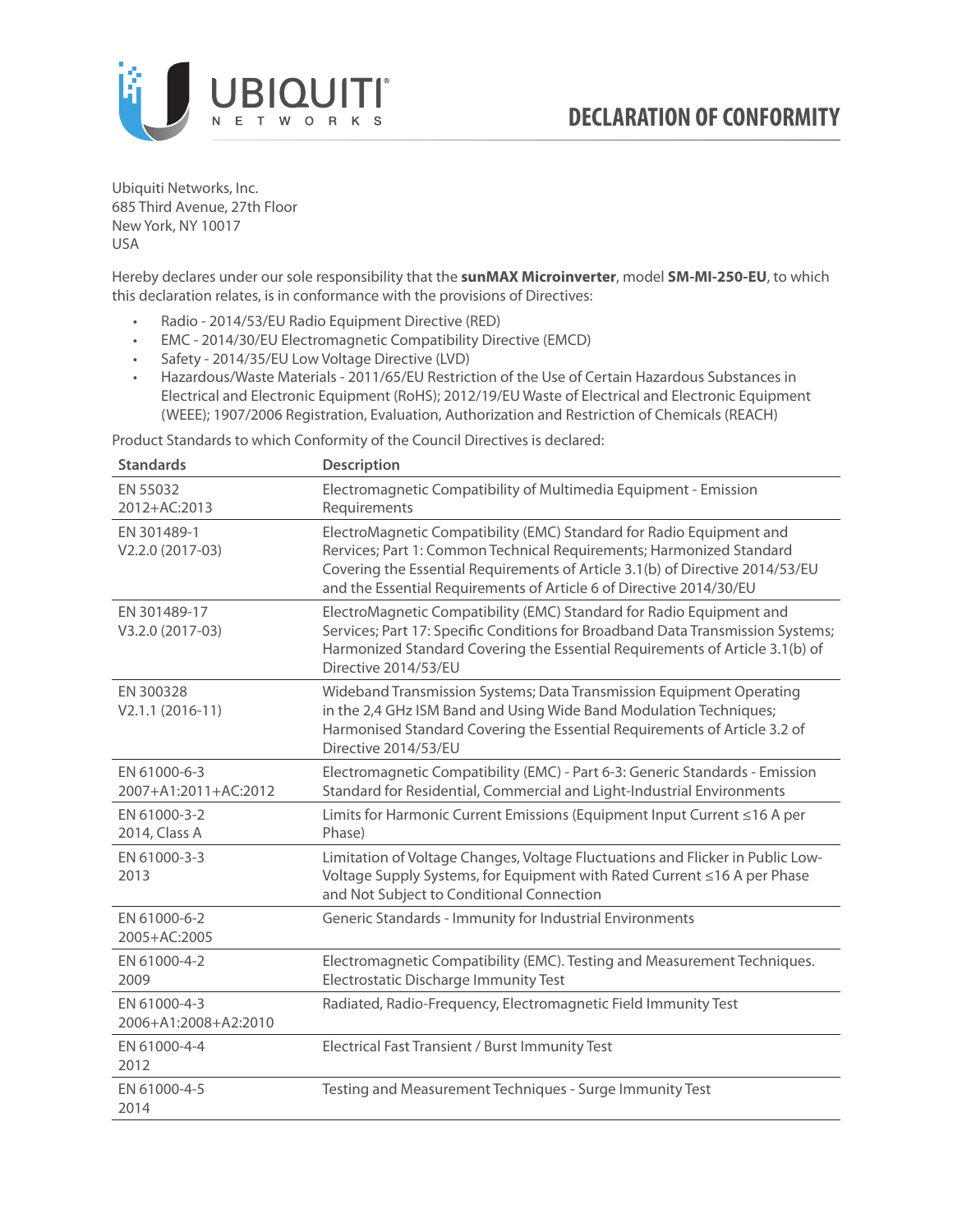

| <b>Standards</b> | <b>Description</b>                                                                                                                                                                      |
|------------------|-----------------------------------------------------------------------------------------------------------------------------------------------------------------------------------------|
| EN 61000-4-6     | Testing and Measurement Techniques - Immunity to Conducted Disturbances,                                                                                                                |
| 2014             | Induced by Radio-Frequency Fields                                                                                                                                                       |
| EN 61000-4-8     | Electromagnetic Compatibility (EMC) - Part 4-8: Testing and Measurement                                                                                                                 |
| 2010             | Techniques - Power Frequency Magnetic Field Immunity Test                                                                                                                               |
| EN 61000-4-11    | Testing and Measurement Techniques - Voltage Dips, Short Interruptions and                                                                                                              |
| 2004             | <b>Voltage Variations Immunity Tests</b>                                                                                                                                                |
| EN 62479<br>2010 | Assessment of the Compliance of Low Power Electronic and Electrical<br>Equipment with the Basic Restrictions Related to Human Exposure to<br>Electromagnetic Fields (10 MHz to 300 GHz) |
| EN 62109-1       | Safety of Power Converters for Use in Photovoltaic Power Systems - Part 1:                                                                                                              |
| 2010             | <b>General Requirements</b>                                                                                                                                                             |
| EN 62109-2       | Safety of Power Converters for Use in Photovoltaic Power Systems - Part 2:                                                                                                              |
| 2011             | Particular Requirements for Inverters                                                                                                                                                   |
| EN 50438         | Requirements for Micro-Generating Plants to be Connected in Parallel with                                                                                                               |
| 2013             | Public Low-Voltage Distribution Networks                                                                                                                                                |
| CE Marking       |                                                                                                                                                                                         |

Mak m. Fail  $\overline{\phantom{0}}$ 

Mark Feil Compliance Manager

New York January 24, 2018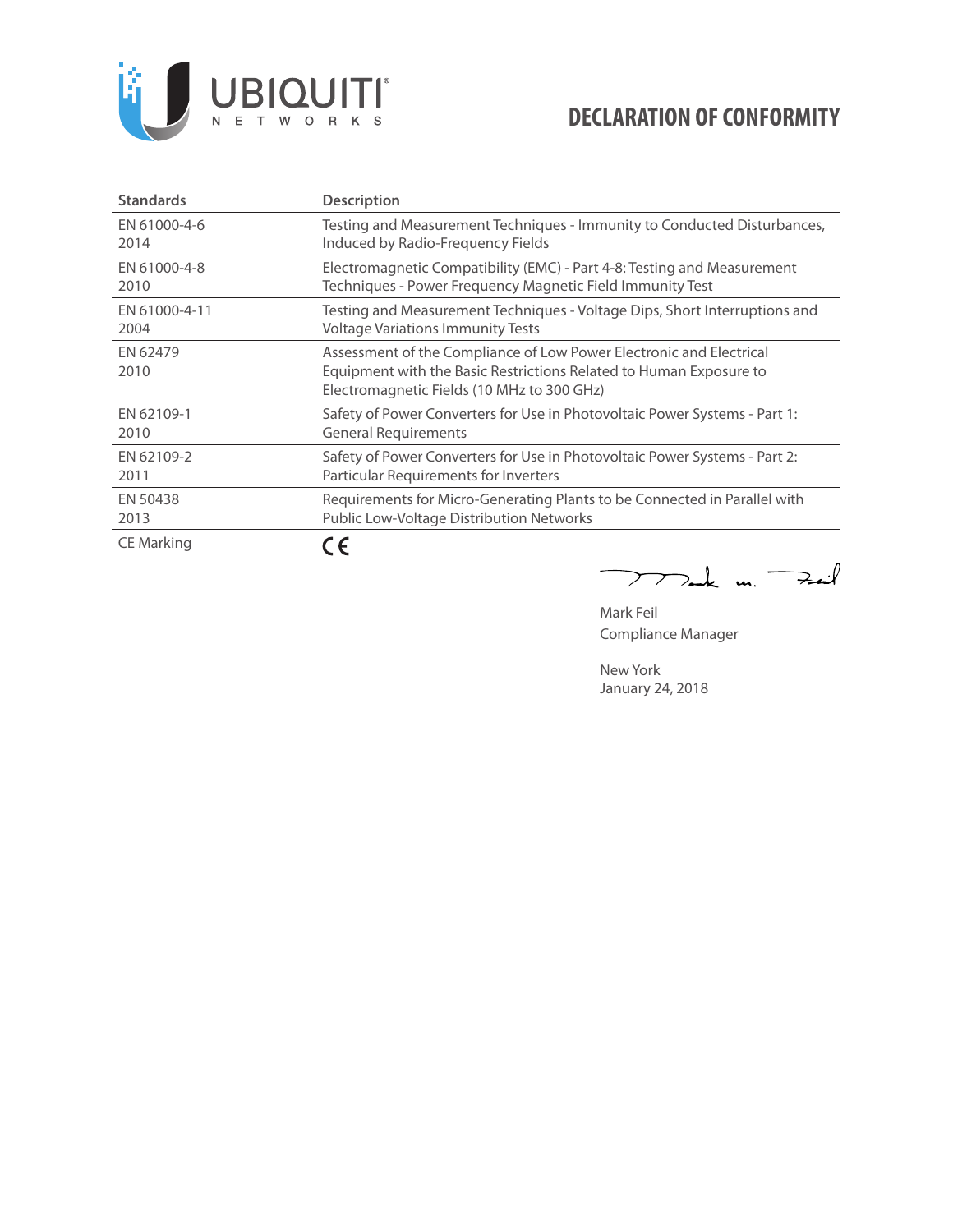

### **български** [Bulgarian]

С настоящото UBIQUITI NETWORKS декларира, че този тип радиосъоръжение SM-MI-250-EU е в съответствие с Директива 2014/53/ЕС.

### **Hrvatski** [Croatian]

UBIQUITI NETWORKS ovime izjavljuje da je radijska oprema tipa SM-MI-250-EU u skladu s Direktivom 2014/53/EU.

# **Čeština** [Czech]

Tímto UBIQUITI NETWORKS prohlašuje, že typ rádiového zařízení SM-MI-250-EU je v souladu se směrnicí 2014/53/EU.

# **Dansk** [Danish]

Hermed erklærer UBIQUITI NETWORKS, at radioudstyrstypen SM-MI-250-EU er i overensstemmelse med direktiv 2014/53/EU.

### **Nederlands** [Dutch]

Hierbij verklaar ik, UBIQUITI NETWORKS, dat het type radioapparatuur SM-MI-250-EU conform is met Richtlijn 2014/53/EU.

# **English**

Hereby, UBIQUITI NETWORKS declares that the radio equipment type SM-MI-250-EU is in compliance with Directive 2014/53/EU.

### **Eesti keel** [Estonian]

Käesolevaga deklareerib UBIQUITI NETWORKS, et käesolev raadioseadme tüüp SM-MI-250-EU vastab direktiivi 2014/53/EL nõuetele.

### **Suomi** [Finnish]

UBIQUITI NETWORKS vakuuttaa, että radiolaitetyyppi SM-MI-250-EU on direktiivin 2014/53/EU mukainen.

### **Français** [French]

Le soussigné, UBIQUITI NETWORKS, déclare que l'équipement radioélectrique du type SM-MI-250-EU est conforme à la directive 2014/53/UE.

### **Deutsch** [German]

Hiermit erklärt UBIQUITI NETWORKS, dass der Funkanlagentyp SM-MI-250-EU der Richtlinie 2014/53/EU entspricht.

### **Ελληνικά** [Greek]

Με την παρούσα ο/η UBIQUITI NETWORKS, δηλώνει ότι ο ραδιοεξοπλισμός SM-MI-250-EU πληροί την οδηγία 2014/53/ΕΕ.

# **Magyar** [Hungarian]

UBIQUITI NETWORKS igazolja, hogy a SM-MI-250-EU típusú rádióberendezés megfelel a 2014/53/EU irányelvnek.